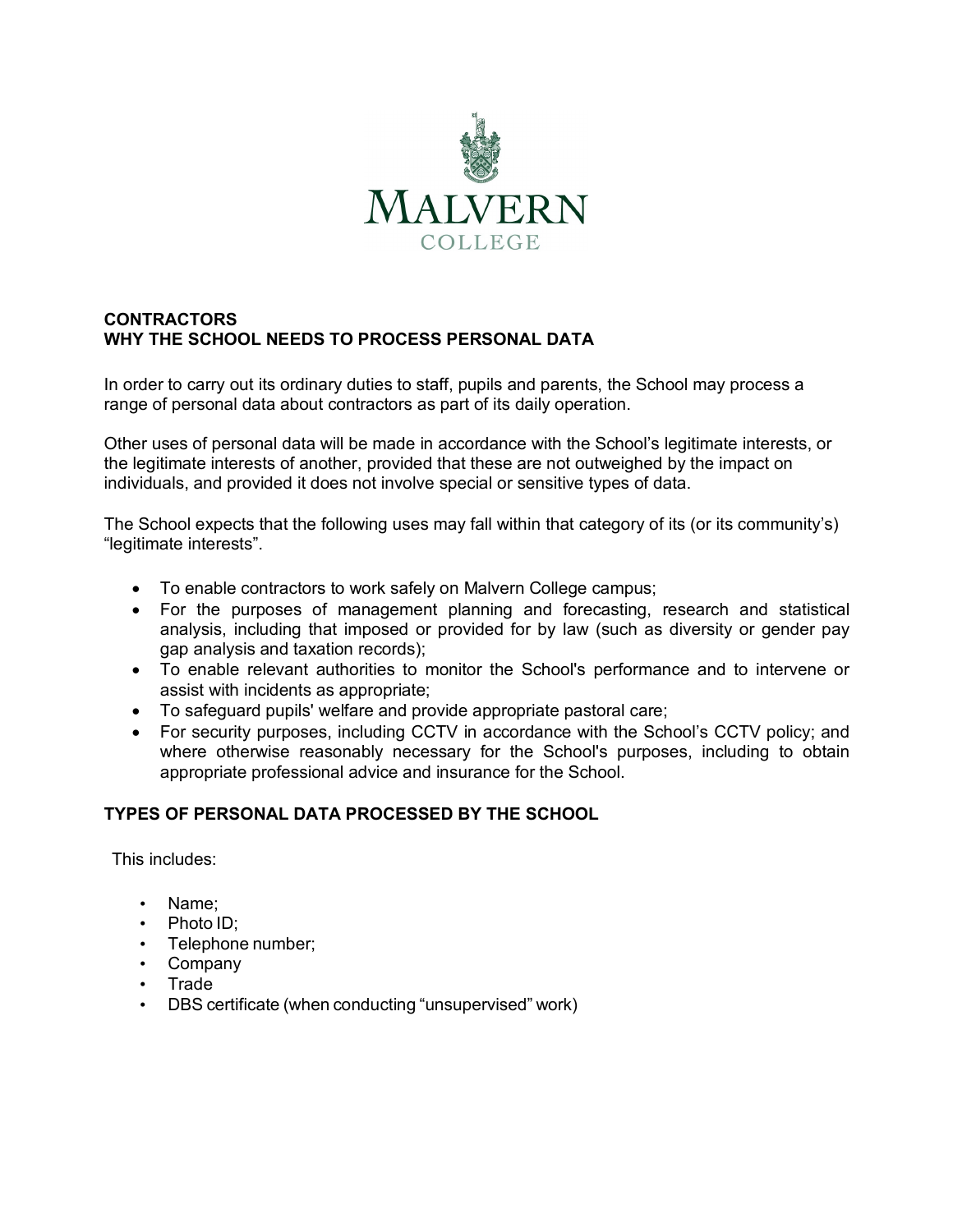## **HOW THE SCHOOL COLLECTS DATA**

Generally, the School receives personal data from the contractor directly. However, in some cases personal data may be supplied by the individual's Company.

### **WHO HAS ACCESS TO PERSONAL DATA AND WHO THE SCHOOL SHARES IT WITH**

Occasionally, the School will need to share personal information relating to its community with third parties, such as professional advisers (lawyers and accountants) or relevant authorities (DfE, ISC, ISI, HMRC, police or the local authority).

Otherwise, personal data collected by the School will remain within the School, and will be processed by appropriate individuals only in accordance with access protocols (i.e. on a 'need to know basis). Typically, this would be the Estates Office Team, the Bursary and Accounts staff and, for names and photo ID, members of Malvern College staff responsible for safeguarding in different areas of the School.

Contractors are reminded that the School is under duties imposed by law and statutory guidance (including Keeping Children Safe in Education) to record or report incidents and concerns that arise or are reported to it, in some cases regardless of whether they are proven, if they meet a certain threshold of seriousness in their nature or regularity. This may include file notes on personnel or safeguarding files, and in some cases referrals to relevant authorities such as the LADO or police. For further information about this, please view the School's Safeguarding Policy.

Finally, in accordance with Data Protection Law, some of the School's processing activity is carried out on its behalf by third parties, such as IT systems, web developers or cloud storage providers. This is always subject to contractual assurances that personal data will be kept securely and only in accordance with the School's specific directions.

### **HOW LONG WE KEEP PERSONAL DATA**

The School will retain personal data securely and only in line with how long it is necessary to keep for a legitimate and lawful reason. Generally, the School will keep records of contractors for 10 years after the last job completed.

If you have any specific queries about how this policy is applied, or wish to request that personal data that you no longer believe to be relevant is considered for erasure, please contact the Data Compliance Officer dataprotection@malverncollege.org.uk. However, please bear in mind that the School may have lawful and necessary reasons to hold on to some data. Further detail can be found in the Information and Records Retention Policy and in the Document Retention Schedule.

### **YOUR RIGHTS**

Individuals have various rights under Data Protection Law to access and understand personal data about them held by the School, and in some cases ask for it to be erased or amended or for the School to stop processing it, but subject to certain exemptions and limitations.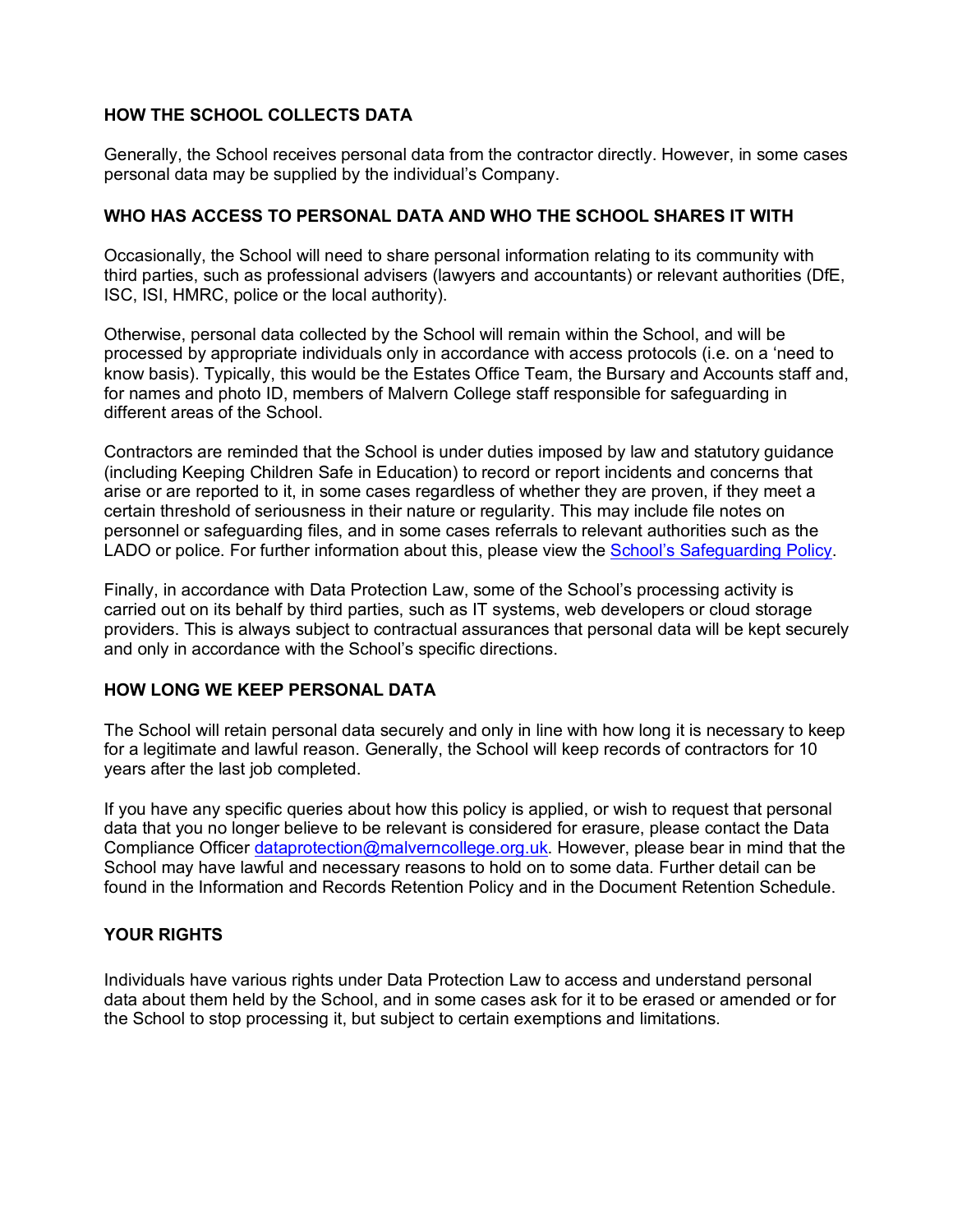Anyindividualwishingtoaccessoramendtheirpersonaldata,orwishingittobetransferredtoanother personororganisation,orwhohassomeotherobjectiontohowtheirpersonaldataisused,shouldput their request in writing to the Data Compliance Officer – dataprotection@malcol.org.

The School will endeavour to respond to any such written requests as soon as is reasonably practicable and in any event within statutory time-limits, which is one month in the case of requests for access to information. You should be aware that certain data is exempt from the right of access. This may include information which identifies other individuals, or information which is subject to legal professional privilege.

# **CONSENT**

Where the School is relying on consent as a means to process personal data, any person may withdraw this consent at any time (subject to similar age considerations as above). Please be aware however that the School may have another lawful reason to process the personal data in question even without your consent.

That reason will usually have been asserted under this Privacy Notice, or may otherwise exist under some form of contract or agreement with the individual (e.g. an employment contract).

# **DATA ACCURACY AND SECURITY**

The School will endeavour to ensure that all personal data held in relation to an individual is as up to date and accurate as possible. Individuals must please notify mis@malverncollege.org.uk of any significant changes to important information held about them.

An individual has the right to request that any out-of-date, irrelevant or inaccurate or information about them is erased or corrected (subject to certain exemptions and limitations under Data Protection Law): please see above for details of why the School may need to process your data, of who you may contact if you disagree.

The School will take appropriate technical and organisational steps to ensure the security of personal data about individuals, including policies around use of technology and devices, and access to School systems. All staff and governors will be made aware of this policy and their duties under Data Protection Law and receive relevant training.

### **THIS POLICY**

The School will update this Privacy Notice from time to time. Any substantial changes that affect your rights will be provided to you directly as far as is reasonably practicable.

## **QUERIES AND COMPLAINTS**

Any comments or queries on this policy should be directed to the Senior Deputy Head using these contact details: Mrs Sarah Angus, Senior Deputy Head, Malvern College, College Road, Malvern. WR14 3DF.